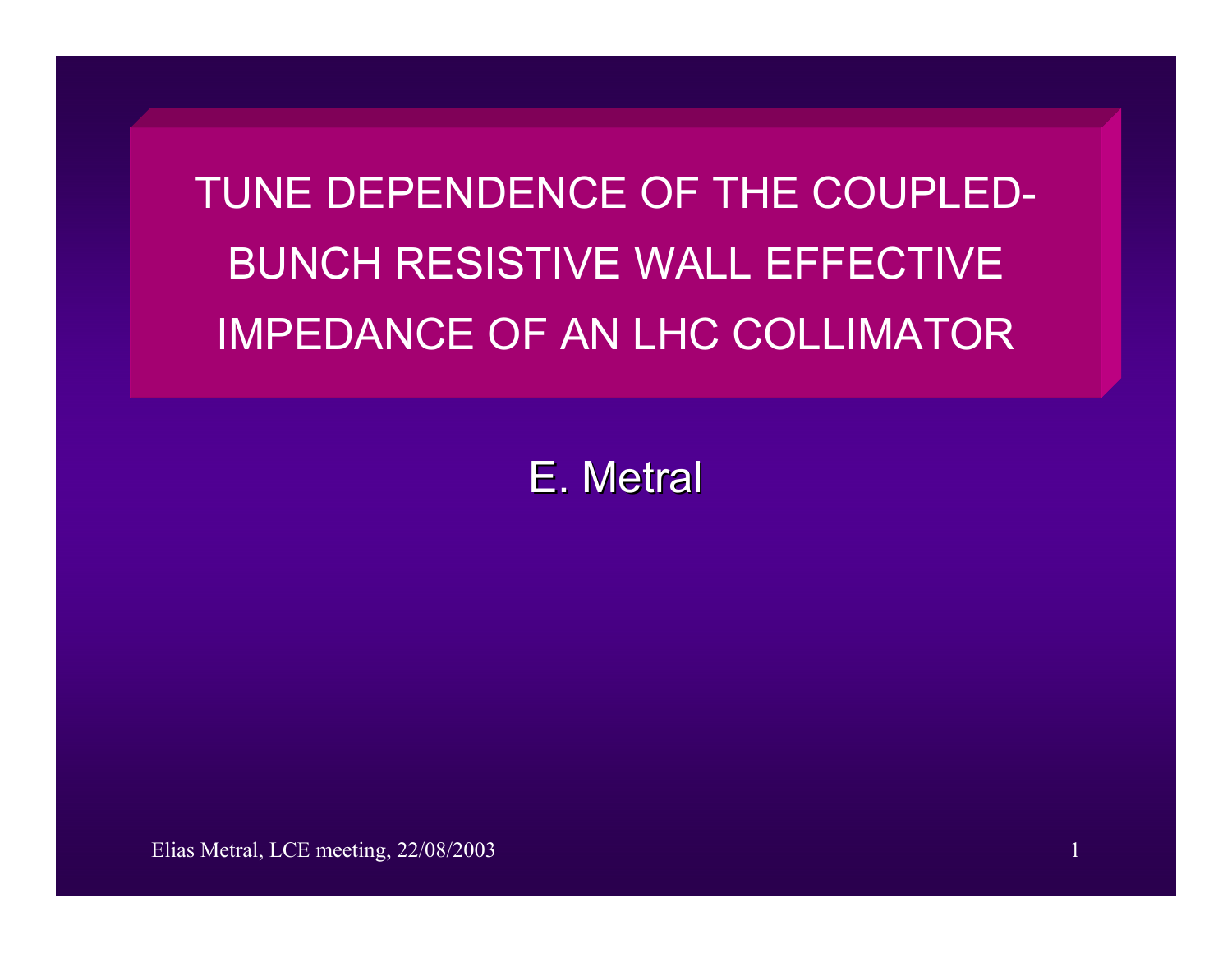## **PARAMETERS USED PARAMETERS USED**

**Machine and Beam**

♦

$$
p = 7 \text{ TeV/c}
$$
  
\n
$$
M = 3564
$$
  
\n
$$
N_b = 1.1 \times 10^{11} \text{ p/b}
$$
  
\n
$$
Q_s = 2.12 \times 10^{-3}
$$
  
\n
$$
\tau_b = 1 \text{ ns}
$$
  
\n
$$
\xi_y = 0
$$
  
\n
$$
\alpha_1 = 3 \times 10^{-4}
$$
  
\n⇒ 
$$
\gamma_t = 57.7
$$
  
\n
$$
Q_y = 59 + q_y
$$
  
\n
$$
q_y = 0.02, 0.12, 0.22, 0.32, ..., 0.92
$$
  
\n• **Collimator (graphite)**  
\n
$$
b = 2 \text{ mm}
$$
  
\n
$$
l = 20 \text{ m}
$$
  
\n
$$
\rho = 18.1818 \times 10^{-6} \text{ }\Omega \text{ m}
$$
  
\n
$$
\beta_y = 2 \times \beta_{av} = 143 \text{ m}
$$